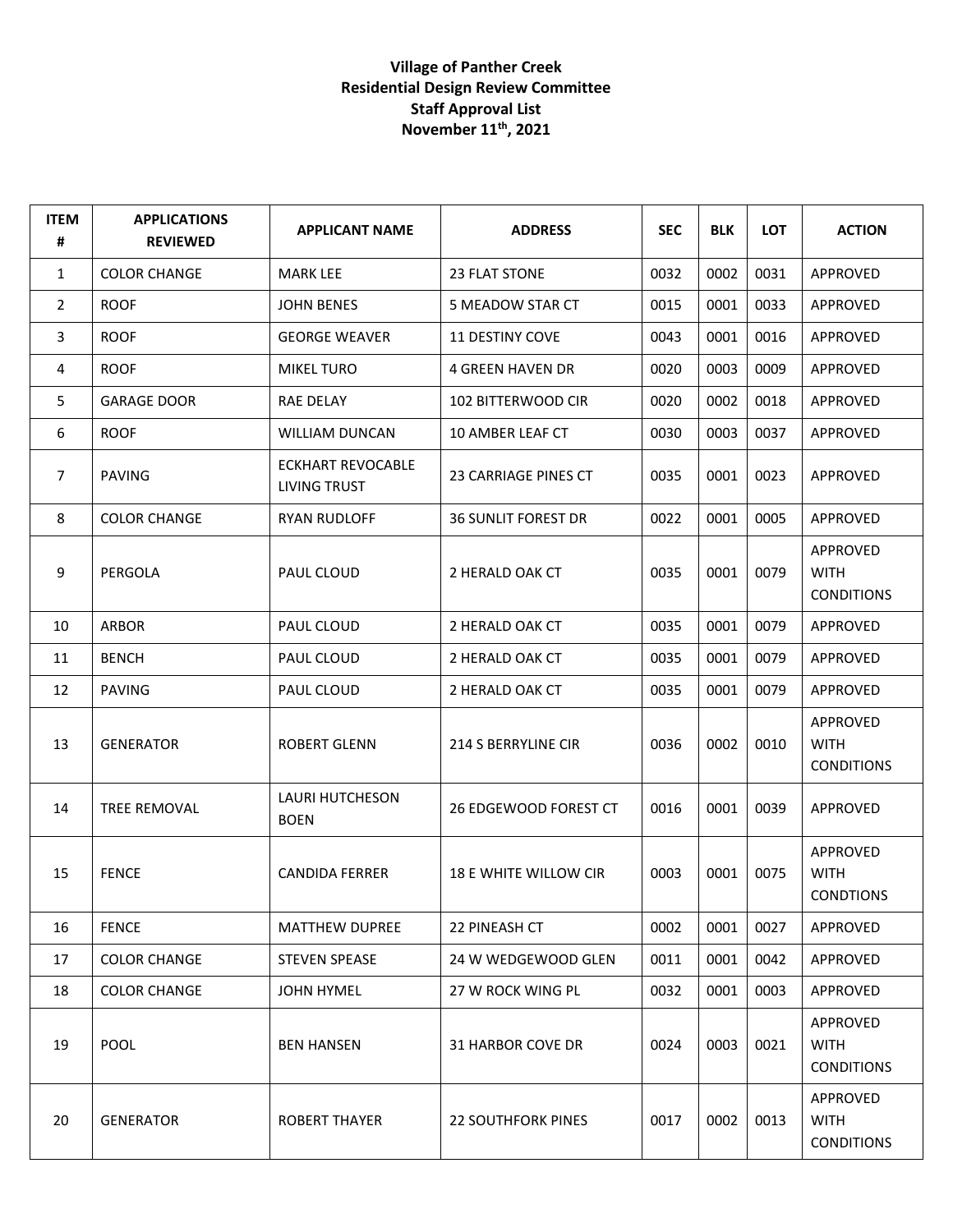## **Village of Panther Creek Residential Design Review Committee Staff Approval List November 11th, 2021**

| 21 | <b>PAVING</b>      | MICHAEL WALRATH              | <b>17 S TALLOWBERRY DR</b>   | 0007 | 0002 | 0039 | APPROVED                                     |
|----|--------------------|------------------------------|------------------------------|------|------|------|----------------------------------------------|
| 22 | <b>ROOF</b>        | JEFFREY NYE                  | 3 CARRIAGE PINES CT          | 0035 | 0001 | 0028 | APPROVED                                     |
| 23 | TREE REMOVAL       | <b>JOEL DANIELS</b>          | 34 HARBOR COVE DR            | 0024 | 0002 | 0023 | APPROVED<br><b>WITH</b><br><b>CONDITIONS</b> |
| 24 | <b>ROOF</b>        | <b>SCOTT LEFAVOUR</b>        | 27 SPOTTED FAWN CT           | 0031 | 0003 | 0018 | APPROVED                                     |
| 25 | TREE REMOVAL       | <b>ANDREW FREEMAN</b>        | 22 FEATHER BRANCH CT         | 0029 | 0003 | 0077 | APPROVED<br><b>WITH</b><br><b>CONDITIONS</b> |
| 26 | TREE REMOVAL       | <b>CLIFFORD TREND</b>        | 3 TREASURE COVE DR           | 0024 | 0001 | 0041 | APPROVED                                     |
| 27 | <b>ROOF</b>        | REBECCA BONETTE              | <b>16 GREEN HAVEN DR</b>     | 0020 | 0003 | 0006 | APPROVED                                     |
| 28 | <b>GENERATOR</b>   | <b>MATTHEW</b><br>STILLWAGON | <b>27 CORALBERRY RD</b>      | 0001 | 0005 | 0022 | APPROVED<br><b>WITH</b><br><b>CONDITONS</b>  |
| 29 | <b>DECK</b>        | SERGIO ZECCHI                | <b>19 PLEASURE COVE DR</b>   | 0024 | 0002 | 0007 | APPROVED                                     |
| 30 | <b>FENCE</b>       | <b>JAMES BOWLING</b>         | 2 GREY FINCH CT              | 0028 | 0006 | 0040 | APPROVED                                     |
| 31 | <b>STAIRS</b>      | <b>BRADLEY FINGER</b>        | 9 GREENRIDGE FOREST CT       | 0014 | 0003 | 0030 | APPROVED<br><b>WITH</b><br><b>CONDITIONS</b> |
| 32 | <b>FENCE</b>       | <b>BRADLEY FINGER</b>        | 9 GREENRIDGE FOREST CT       | 0014 | 0003 | 0030 | APPROVED<br><b>WITH</b><br><b>CONDITIONS</b> |
| 33 | <b>FOUNTAIN</b>    | <b>RAY PETTIBON II</b>       | <b>7 LUCKY LEAF CT</b>       | 0030 | 0003 | 0030 | APPROVED<br><b>WITH</b><br><b>CONDITIONS</b> |
| 34 | <b>GARAGE DOOR</b> | <b>RAY PETTIBON II</b>       | 7 LUCKY LEAF CT              | 0030 | 0003 | 0030 | APPROVED<br><b>WITH</b><br><b>CONDITIONS</b> |
| 35 | <b>PAVERS</b>      | RAY PETTIBON II              | 7 LUCKY LEAF CT              | 0030 | 0003 | 0030 | APPROVED                                     |
| 36 | ARBOR              | RAY PETTIBON II              | 7 LUCKY LEAF CT              | 0030 | 0003 | 0030 | APPROVED                                     |
| 37 | POOL               | <b>RANDY MOORE</b>           | <b>10 E SUNLIT FOREST DR</b> | 0022 | 0003 | 0028 | APPROVED<br><b>WITH</b><br><b>CONDITIONS</b> |
| 38 | <b>GENERATOR</b>   | <b>ROBERT MALONE</b>         | 2 S WINDSAIL PL              | 0033 | 0001 | 0010 | APPROVED<br><b>WITH</b><br><b>CONDITIONS</b> |